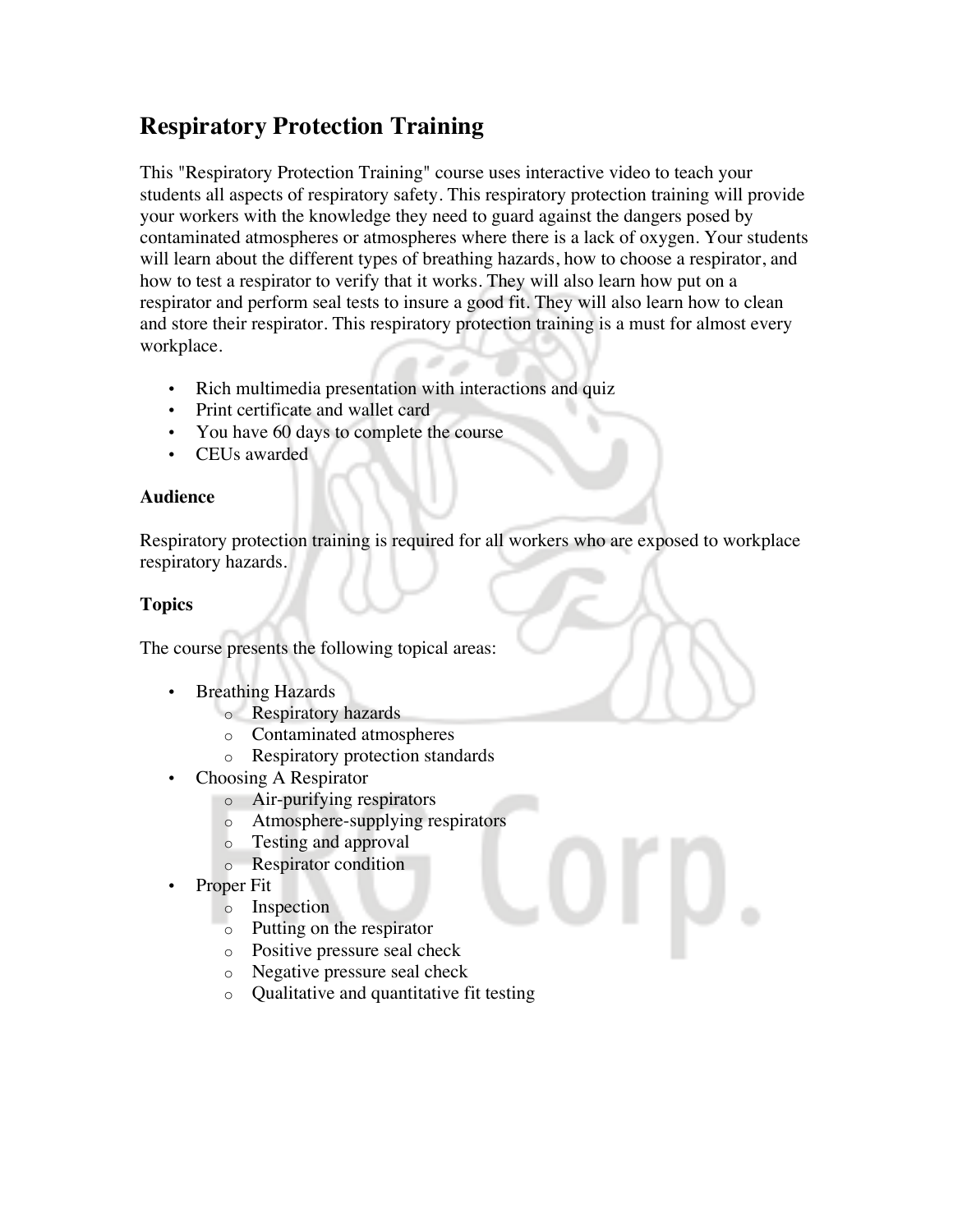- Respirator Care
	- o Inspection techniques
	- o Cleaning
	- o Storage

### **Intended Learning Outcomes**

Upon successful completion of this course you will be better prepared to:

- Recognize respiratory hazards in your workplace.
	- o List the various forms of respiratory hazards.
	- o Recall the level of oxygen in the air considered to be oxygen-deficient.
	- o Agree that wearing a respirator will protect you from respiratory hazards.
	- o Explain the possible results of contaminated atmospheres.
	- o Explain the benefits of written procedures.
- Select the proper respiratory protection.
	- o Name the two categories of respiratory equipment.
	- o Recognize an air-purifying respirator from its description.
	- o Choose the proper respirator to use when there are low oxygen levels in the work space.
	- o Choose examples of atmosphere-supplying respirators.
	- o Differentiate between filters and cartridges used with air-purifying respirators.
	- o Acknowledge the importance of having the proper cartridge or filter for the specific hazard.
- Verify respirator testing and approval before use.
	- o Agree that all respirators must be tested and approved prior to use.
	- o Agree to never interchange manufacturers' filters, cartridges or other parts.
- Properly put on the respirator.
	- o Explain the importance of properly wearing respirator straps.
	- o Identify obstructions that could interfere with respirator use.
	- o Recall the need to perform an inspection on the respirator before each use.
	- o Select proper inspection techniques.
- Perform necessary tests for respirator use.
	- o Differentiate between a positive and negative seal check.
	- o Identify steps of a positive pressure seal check.
	- o Identify steps of a negative pressure seal check.
	- o Differentiate between a qualitative and quantitative fit test.
- Perform regular, ongoing equipment inspection.
	- o Recall how often to inspect the respirator for wear and deterioration.
	- o List items to check on the face piece.
	- o Recall how often SCBA equipment should be inspected.
	- o Recognize situations which indicate a need to change the respirator's filters.